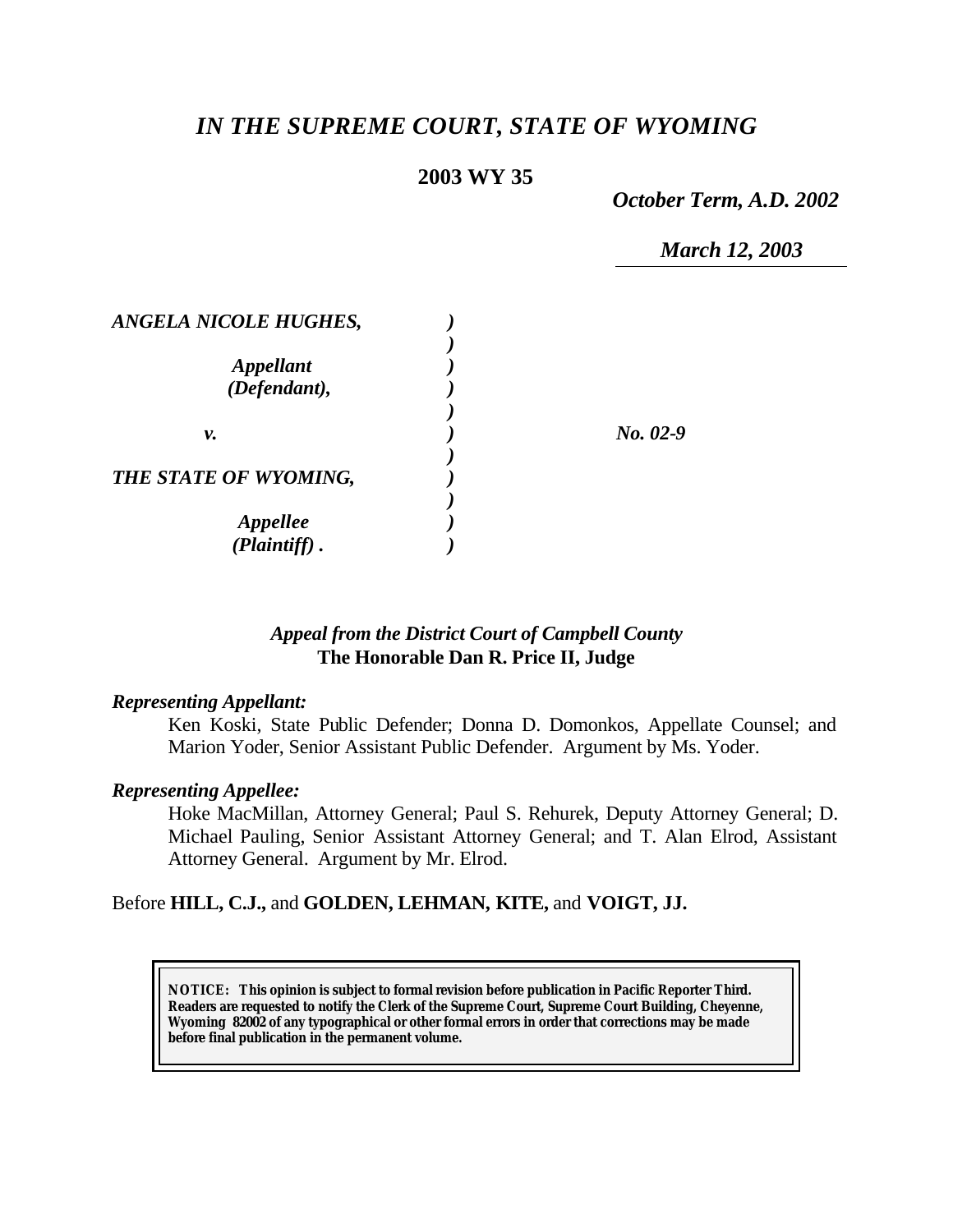#### **LEHMAN, Justice.**

[¶1] Appellant, Angela Hughes (Hughes), was convicted of one count of possession with the intent to deliver a controlled substance, marihuana. Hughes appeals this conviction asserting in large part that evidence derived from a search of her residence should have been suppressed and that she was not timely and properly advised of her Miranda rights. Finding that the search of Hughes' residence was proper and that Hughes presents her Miranda argument for the first time on appeal, we affirm.

### *ISSUES*

[¶2] Hughes states the issues on appeal as follows:

I. Was the warrantless search of Appellant's home illegal and the evidence derived from it suppressible?

II. Was Appellant timely and properly warned under *Miranda v. Arizona*, 384 U.S. 436 (1966)?

III. Did the trial court err in reserving to itself the factual determination of whether the alleged offense had been committed within a 'school zone'?

IV. Does loading a pipe with marihuana, while sitting quietly in your own home, constitute 'delivery' of a controlled substance within the meaning of W.S.  $\S 35-7-1036(b)(i)(A)?$ 

Although phrased in a slightly different manner, the State essentially offers the same four issues for our consideration.

### *FACTS*

[¶3] On April 16, 2001, Campbell County sheriff deputies beginning the midnight shift were asked to look for a male juvenile runaway. The deputies were informed the runaway was probably with George McLaughlin and given the runaway's possible location. Upon their arrival there, they observed a male exiting a home. When the male noticed the deputies, he turned around and attempted to go back inside. The deputies stopped the male and asked his name to determine if he was the runaway. The male stated that he was Christopher Good (Good) and produced identification confirming that fact. The deputies informed Good of their purpose in coming to the home and asked if he lived there. Good informed the deputies that he did not and told them that Hughes and her roommate were the occupants. The deputies observed that Good smelled of burnt marihuana, his eyes were watery and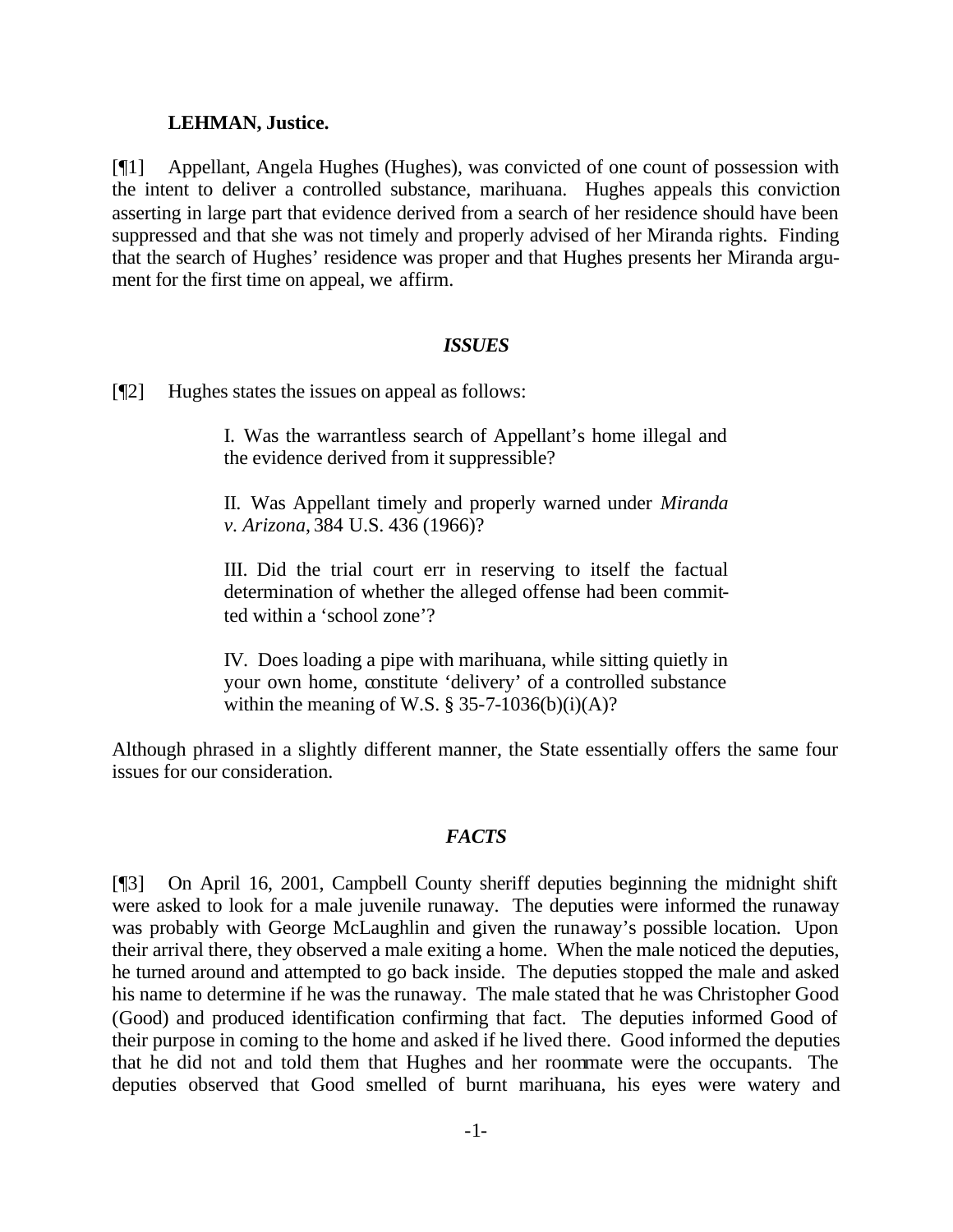bloodshot, and his movements were somewhat slow. They then requested to speak to Hughes regarding the runaway.

[¶4] Good climbed the steps to the home and, without knocking or otherwise announcing his presence, opened the door. As Good opened the door, the deputies detected marihuana smoke. Deputy Ash (Ash) peered through the open door and noticed a marihuana pipe, scales, and loose-leaf marihuana on the coffee table. Ash then entered the home behind Good without knocking or otherwise obtaining permission. Deputies Theis and Sharpe followed Ash into the home.

[¶5] Once inside, the deputies saw Hughes sitting at her kitchen table placing marihuana into a pipe. In addition to Good and Hughes, two other males were in the home. These two were later identified as Bryan Boardman and Chad Swanson. Ash initiated a conversation with Hughes about the runaway as she continued to load her pipe. Hughes indicated that the runaway was not there and that George McLaughlin had moved out of the home a few months prior. Ash then asked Hughes to take him through the home to confirm that the runaway was not present, which she did. At the conclusion of this tour, Ash pointed out that it was obvious that the group had been smoking marihuana. Ash then asked Hughes who else had been doing so. Hughes confirmed that she had been smoking marihuana and also named Good and Swanson. Hughes stated that Boardman had not been smoking with the group.

[¶6] Shortly thereafter the deputies arrested Swanson, Good, and Hughes. Hughes asked to go to her room and, once there, volunteered the location of another stash of marihuana. The deputies escorted Hughes to the squad car where she was read her Miranda rights. After Hughes was transported to jail for booking, a search warrant was obtained for her home. The search revealed an additional five individual quarter-ounce bags of marihuana and \$268 in cash.

[¶7] At the detention center, Hughes met with Investigator Stephen Bagwell (Bagwell). Bagwell reminded Hughes of her right to remain silent and her right to have an attorney present, but Hughes responded that she would like to talk with him. In the course of this conversation, Hughes explained that she had paid \$100 for five quarter-ounce bags of marihuana. She also stated that she had loaded her marihuana pipe and was passing it to Good and Swanson.

[¶8] Hughes was charged with possession with the intent to deliver committed in violation of Wyo. Stat. Ann. § 35-7-1036(b)(i)(A). Hughes made a motion to suppress all evidence gathered as a result of the search. The district court denied the motion, finding that exigent circumstances permitted the officer's entry into Hughes' home.

[¶9] Following a two-day trial, a jury convicted Hughes of possession of a controlled substance with the intent to deliver. In a separate sentencing proceeding, the district court found the State had proved beyond a reasonable doubt that the crime took place within 500 feet of a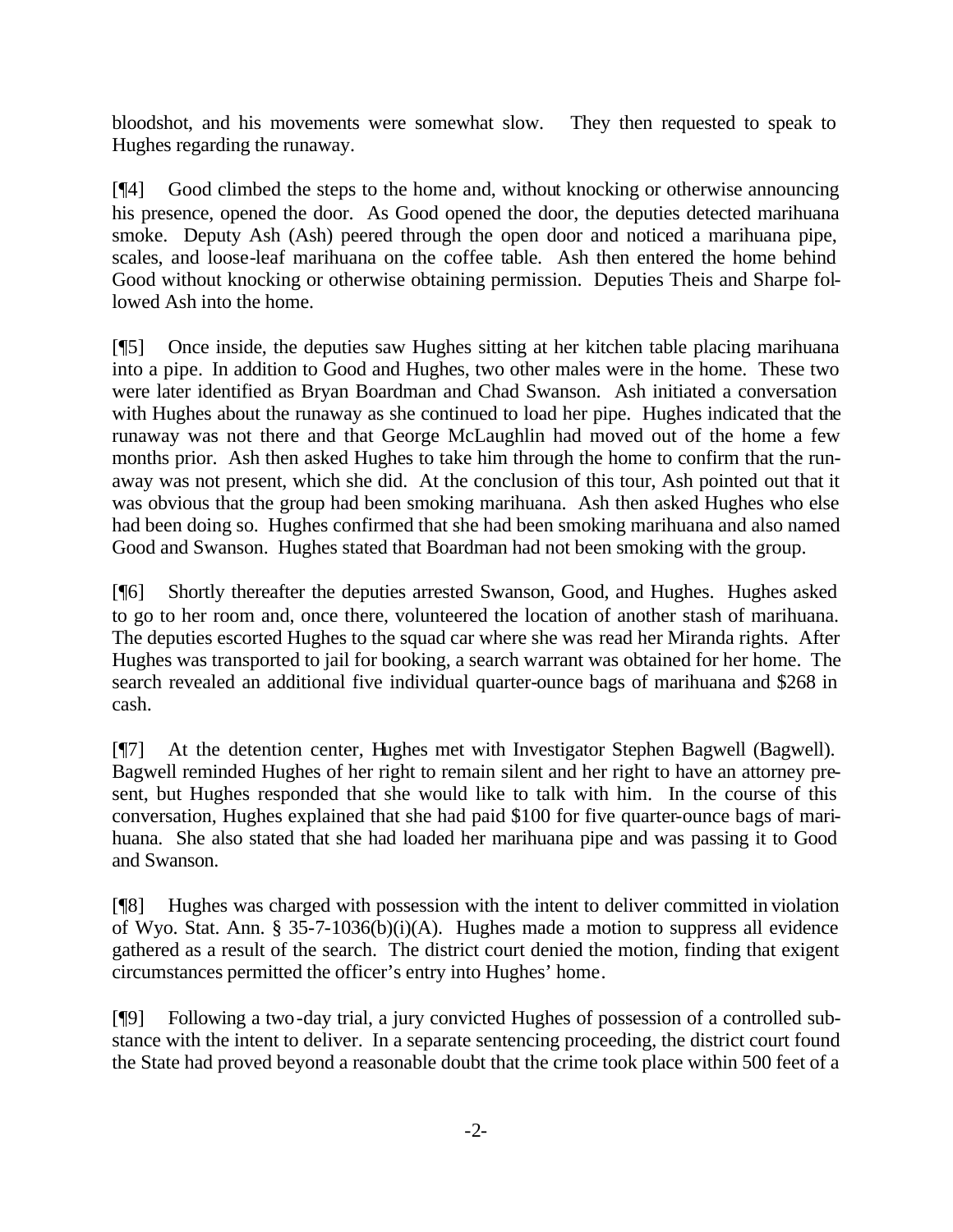school. Hughes was sentenced to a term of imprisonment not less than two years and not more than four years. This appeal followed.

#### *STANDARD OF REVIEW*

[¶10] When reviewing a trial court's ruling on a motion to suppress, we apply the following standard:

> We generally do not disturb evidentiary rulings made by a trial court unless the trial court abused its discretion. *Wilson v. State*, 874 P.2d 215, 218 (Wyo. 1994). In reviewing a trial court's ruling on a motion to suppress evidence, we do not interfere with the trial court's findings of fact unless the findings are clearly erroneous. *Gehnert v. State*, 956 P.2d 359, 361 (Wyo. 1998). We view the evidence in the light most favorable to the trial court's determination because the trial court has an opportunity at the evidentiary hearing to assess "the credibility of the witnesses, weigh the evidence, and make the necessary inferences, deductions, and conclusions." *Id*. The constitutionality of a particular search or seizure is, however, a question of law that we review *de novo*. *Id.*; *Jones v. State*, 902 P.2d 686, 690 (Wyo. 1995).

*Martindale v. State*, 2001 WY 52, ¶9, 24 P.3d 1138, ¶9 (Wyo. 2001) (quoting *Putnam v. State*, 995 P.2d 632, 635 (Wyo. 2000)).

#### **DISCUSSION**

#### *Warrantless Search*

[¶11] Hughes challenges the initial search of her home claiming that no justification existed for the warrantless search. She asserts the district court erred by denying her motion to suppress evidence found during this search. Both the Fourth Amendment to the United States Constitution and Article 1, Section 4 of the Wyoming Constitution provide citizens with protection from unreasonable searches and seizures. However, "[n]either the federal nor the state constitution forbids *all* searches and seizures; rather, they prohibit *unreasonable* searches and seizures." *Lancaster v. State*, 2002 WY 45, ¶61, 43 P.3d 80, ¶61 (Wyo. 2002) (citing *Guerra v. State*, 897 P.2d 447, 452 (Wyo. 1995)). We have stated that under both constitutions, warrantless searches and seizures are per se unreasonable, with a few specifically established exceptions. *Morris v. State*, 908 P.2d 931, 935 (Wyo. 1995). These specific exceptions include: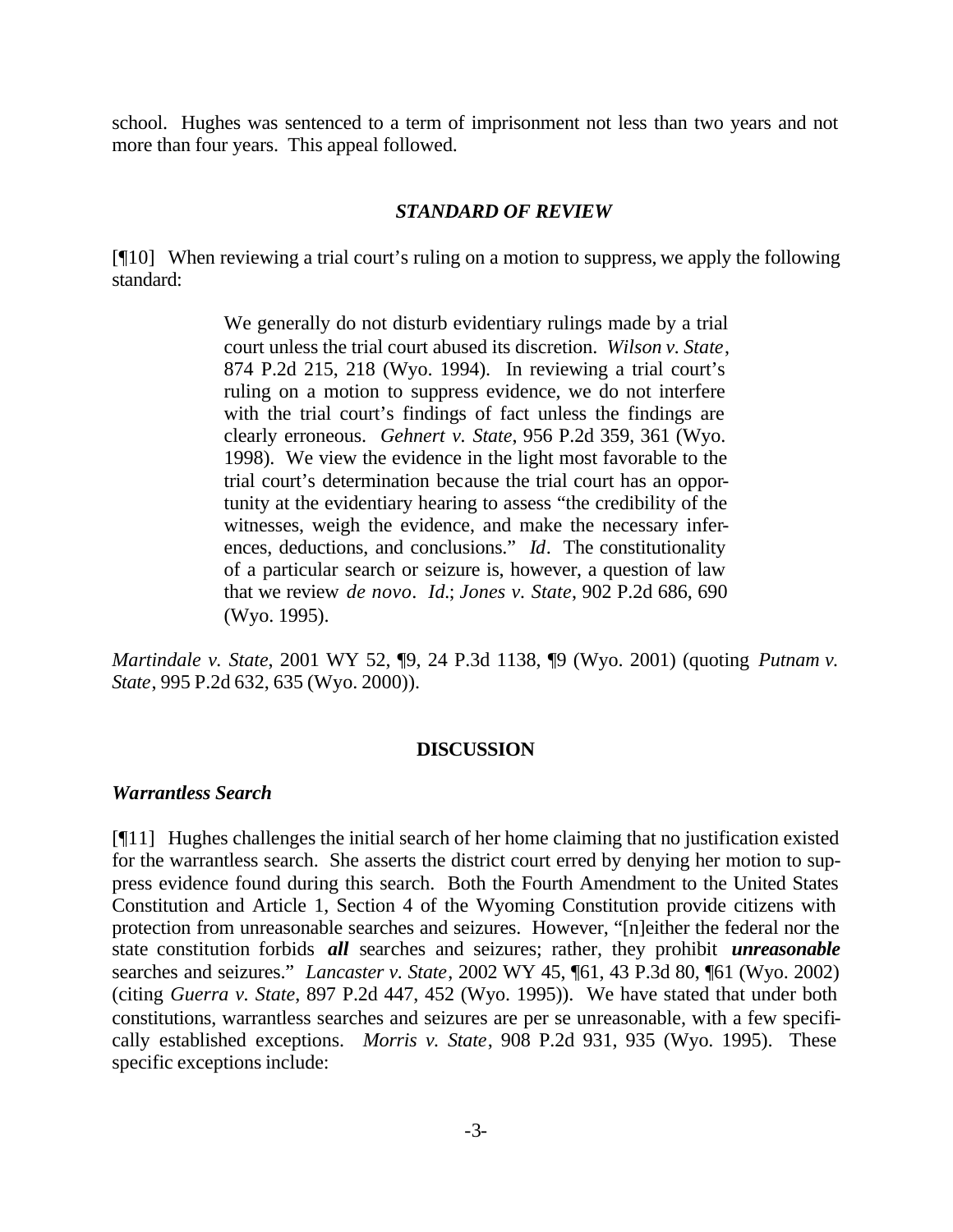1) search of an arrested suspect and the area within his control; 2) a search conducted while in hot pursuit of a fleeing suspect; 3) a search and/or seizure to prevent the imminent destruction of evidence; 4) a search and/or seizure of an automobile upon probable cause; 5) a search which results when an object is inadvertently in the plain view of police officers while they are where they have a right to be; 6) a search and/or seizure conducted pursuant to consent; and 7) a search which results from an entry into a dwelling in order to prevent loss of life or property.

*Andrews v. State*, 2002 WY 28, ¶18, 40 P.3d 708, ¶18 (Wyo. 2002) (quoting *Dickeson v. State*, 843 P.2d 606, 610 (Wyo. 1992)).

[¶12] In the instant case, the district court found exigent circumstances existed permitting the deputies to enter Hughes' home without a warrant. The record indicates that: 1) the deputies were at the home on official business looking for a runaway; 2) the deputies encountered Good, had a discussion with him, and asked to speak with the owner of the home; 3) the deputies noticed that Good smelled of marihuana, had blood-shot watery eyes, and his movements were somewhat slow; 4) Good reentered without knocking or asking permission to enter; 5) when Good opened the door, Ash saw a marihuana pipe, smoke from burnt marihuana, a green leafy substance, and scales; and 6) Ash made these observations from the front steps of the residence, in plain view without entering the residence.

[¶13] "The existence of exigent circumstances is dependent upon all of the facts or circumstances viewed in their entirety. If such facts reflect the danger or destruction of valuable evidence, exigent circumstances are present." *Jones v. State*, 902 P.2d 686, 691 (Wyo. 1995) (quoting *Patterson v. State*, 691 P.2d 253, 258 (Wyo. 1984)). A marihuana pipe, smoke from burnt marihuana, a green leafy substance, and scales were observed in the house. Good had knowledge of the deputies' arrival. Good was returning to the home and could have informed the occupants of the deputies' arrival. The evidence could have been easily removed or destroyed once Good reentered the house and before the officers would have had an opportunity to obtain a search warrant. A distinct danger of destruction of this evidence existed. *See Patterson v. State*, 691 P.2d 253, 258 (Wyo. 1984).

[¶14] The deputies testified as to the facts surrounding their entry into the home. Based on their reasons and the evidence presented, the district court concluded that exigent circumstances existed for the warrantless entry. We agree with this decision. The deputies could have reasonably concluded that Good would, if given the chance, inform the other occupants of their presence, allowing the occupants to quickly dispose of the evidence. Therefore, we find that the initial entry into Hughes' home was legitimate.

[¶15] After the deputies were inside the house, the occupants' drug activity came within the deputies' plain view. The deputies were authorized to observe Hughes loading a marihuana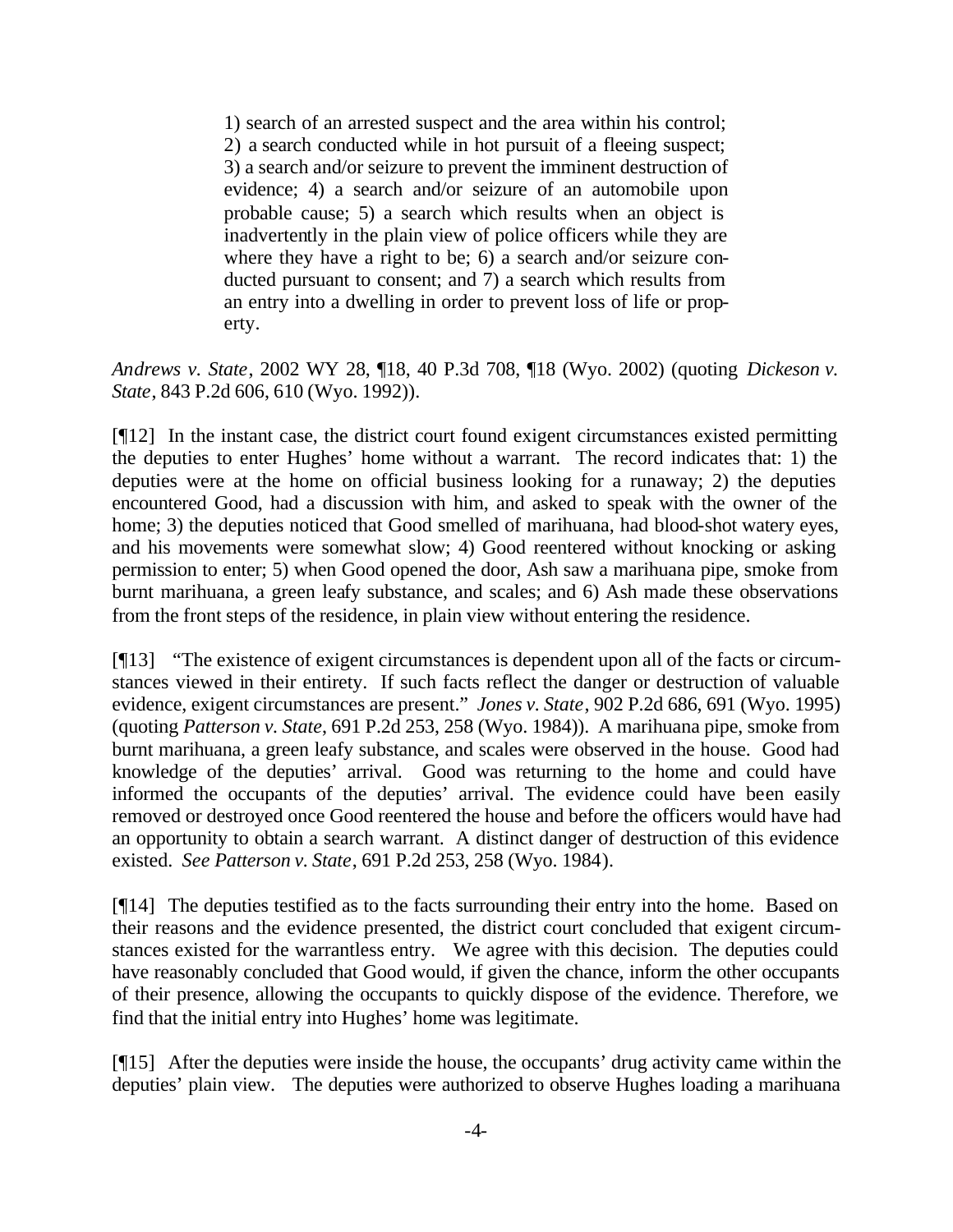pipe and see other drug paraphernalia. Both parties' briefs discuss the issue of "plain view" at length. Perhaps the discussion was due to the portion of the district court's decision letter stating: "Therefore, there is no reason for the court to suppress the evidence since plain view plus exigent circumstances permitted the officers entry into the residence." In *McDermott v. State*, 870 P.2d 339, 343-44 (Wyo. 1994),<sup>1</sup> we said:

> When an officer lawfully occupies that vantage point from which he can observe possible evidence in plain view, there is no search, reasonable or unreasonable, proscribed by these constitutional inhibitions. In such an instance, the constitutional protections are not infringed because there is no expectation of privacy with respect to those things left where they can be seen by anyone, or everyone. In *Horton* [*v. California*], 496 U.S. 128, at 133-34, 110 S.Ct. [2301] at 2306 [110 L.Ed.2d 112 (1990)], the Supreme Court of the United States articulated the basic rationale:

> > The right to security in person and property protected by the Fourth Amendment may be invaded in quite different ways by searches and seizures. A search compromises the individual interest in privacy; a seizure deprives the individual of dominion over his or her person or property. The "plain-view" doctrine is often considered an exception to the general rule that warrantless searches are presumptively unreasonable, but this characterization overlooks the important difference between searches and seizures. If an article is already in plain view, neither its observation nor its seizure would involve any invasion of privacy. A seizure of the article, however, would obviously invade the owner's possessory interest. If "plain view" justifies an exception from an otherwise applicable warrant requirement, therefore, it must be an exception that is addressed to the concerns that are implicated by seizures rather than by searches.

(Citations omitted.) Ash's view of the evidence from the front steps would, therefore, not be a search and neither would the plain view of evidence seen after the initial entry into the house. The plain view of the drug paraphernalia combined with the fact that Good was

l

<sup>&</sup>lt;sup>1</sup>In Wyoming the formulation of the plain view doctrine contains three requisites for the lawful seizure of property. A former fourth factor, requiring exigent circumstances, has been abandoned. *Hixson v. State*, 2001 WY 99,  $\P$ 13 and n.8, 33 P.3d 154,  $\P$ 13 and n.8 (Wyo. 2001). In Hixson we explained, "For an analysis of the underpinnings of the pla in view doctrine, including the different rights implicated by a search, as opposed to a seizure, *see McDermott v. State*, 870 P.2d 339, 343-45 (Wyo. 1994). Only the exigent circumstances requirement of *McDermott* has been overruled." *Id.*, n.8.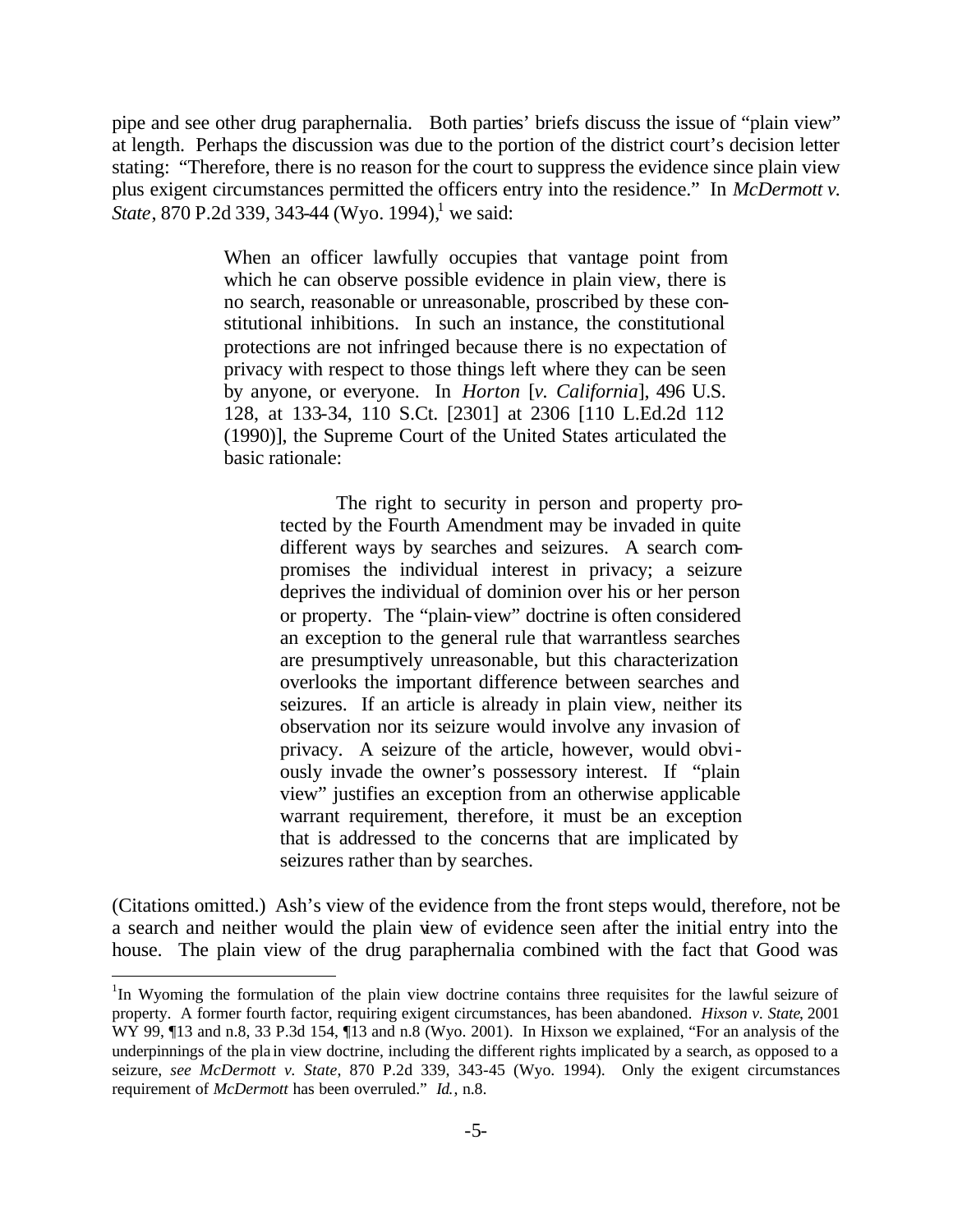returning to the house, that he could have informed the occupants of the deputies arrival, and that the occupants could have destroyed the evidence, allowed for justifiable entry into the home.

[¶16] Hughes would have us believe that the unreasonableness of the search can be shown by the fact that after the deputies had already entered the house and been there for some time, they then obtained a search warrant. We do not believe this to be the case. The deputies entered the home to stop the destruction of evidence and then obtained a search warrant in order to search the rest of the home. The deputies merely placed themselves in the position to maintain the status quo until a warrant could be obtained. The deputies did not search what was beyond plain view until they had a warrant. After the warrant was obtained, they then searched the rest of the home finding more marihuana.

[¶17] As with all searches, reasonableness is the ultimate standard. We do not believe the deputies' conduct in this instance to be unreasonable. Exigent circumstances allowed their warrantless entry into the home. Once there, plain view allowed them to observe the evidence present in the home. As such, there was no error in the district court's denial of the motion to suppress.

# *Alleged Miranda Violation*

[¶18] Hughes claims that she was not timely and properly advised of her rights under *Miranda v. Arizona*, 384 U.S. 436, 86 S.Ct. 1602, 16 L.Ed.2d 694 (1966). She asserts that this violation resulted in admissions of both verbal and demonstrative evidence that were the result of an unwarned custodial interrogation. Hughes raises this issue for the first time on appeal. A criminal defendant may not raise an issue for the first time on appeal. *Meerscheidt v. State*, 931 P.2d 220, 225 (Wyo. 1997) (citing *Kennedy v. State*, 890 P.2d 37, 38 (Wyo. 1995)).

[¶19] Hughes made no mention of a *Miranda* violation or a custodial interrogation in her motion to suppress or the memorandum of law accompanying that motion. Our review of the motion hearing reveals no argument on these topics either. However, at the motion to suppress hearing the following exchange took place:

> [The State]: I guess I have a point of clarification. We might end here if Defense Counsel would tell me on the record, tell me their scope. I read the motion filed. It stresses all evidence gathered or derived as a result of the search of the residence. There is an interview done by Detective Bagwell at sheriff's office after she's in custody. If they're contesting that and asking it to be suppressed so that there's a burden, we will go ahead. If they're not and their central focus is the entry and that's it, we don't need to go ahead on that. And I just for brevity sake, if they're just worried about the entrance and the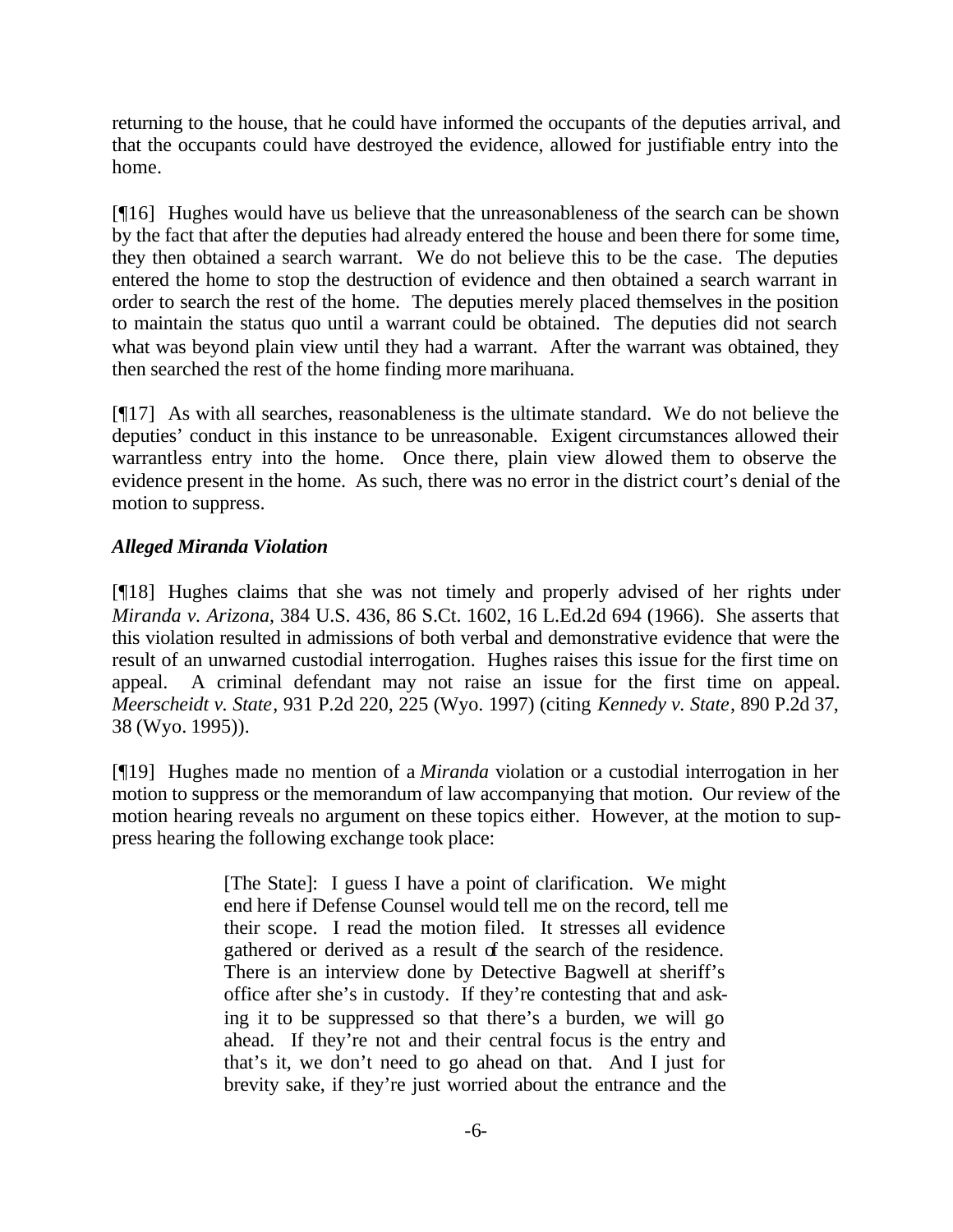things leading up to the actual search warrant, but I can't tell from because the word derived in here—but I have that witness available and I guess I'm asking on the record what they're after.

. . .

[Defense Counsel]: Regarding the statement, we're not challenging the voluntariness of the statement. I don't think the State has any burden in that regard. We were asserting that the State will be (inaudible) of the illegal search, but regarding any proof on the voluntariness or the Miranda warnings, we don't have any problems with that.

These statements caused the State to forgo the opportunity to develop the evidence necessary to show the facts and circumstances surrounding the statements she now complains were involuntary. We, therefore, decline to address this issue further.

# *Determination of Location of the Offense*

[¶20] Hughes asserts that it was error for the district court to decide the issue of whether her offense took place within 500 feet of a school zone. Our review of the record reveals that Hughes filed a pretrial motion to bifurcate the jury trial on the issues of guilt for the underlying offense and the location of the offense. Hughes further filed a motion in limine to exclude all evidence that her offense took place within 500 feet of a school. Hughes argued that the location of her offense was prejudicial and it would encourage the jury to convict her due to the location of her crime near a school. In making her arguments, Hughes said: "I believe that that issue can be decided by the judge."

[¶21] Partially granting Hughes' request, the district court prohibited the State from making the location of Hughes' crime an important issue at trial and, further, decided that the court would determine the location of the offense following a jury verdict as to guilt. Following the jury verdict, the district court found beyond a reasonable doubt that Hughes' crime did in fact take place within 500 feet of a school zone. At this hearing, Hughes for the first time objected to the district court deciding the location of her crime.

[¶22] The principle of invited error governs this issue. Simply stated, this principle stands for the proposition that if a party requests or moves the court to make a ruling which is actually erroneous, and the court does so, that party cannot take advantage of that error on appeal. *Blumhagen v. State*, 11 P.3d 889, 895 (Wyo. 2000) (citing Black's Law Dictionary 487 (5th ed. 1979); *Schott v. State*, 864 P.2d 38, 39 (Wyo. 1993)). In other words, a party does not get to complain on appeal of errors which he himself induced or provoked the court or the opposite party to commit. *Id.* Arguably, had Hughes not advocated for the district court to decide the issue of the location of her crime, the court would have allowed the jury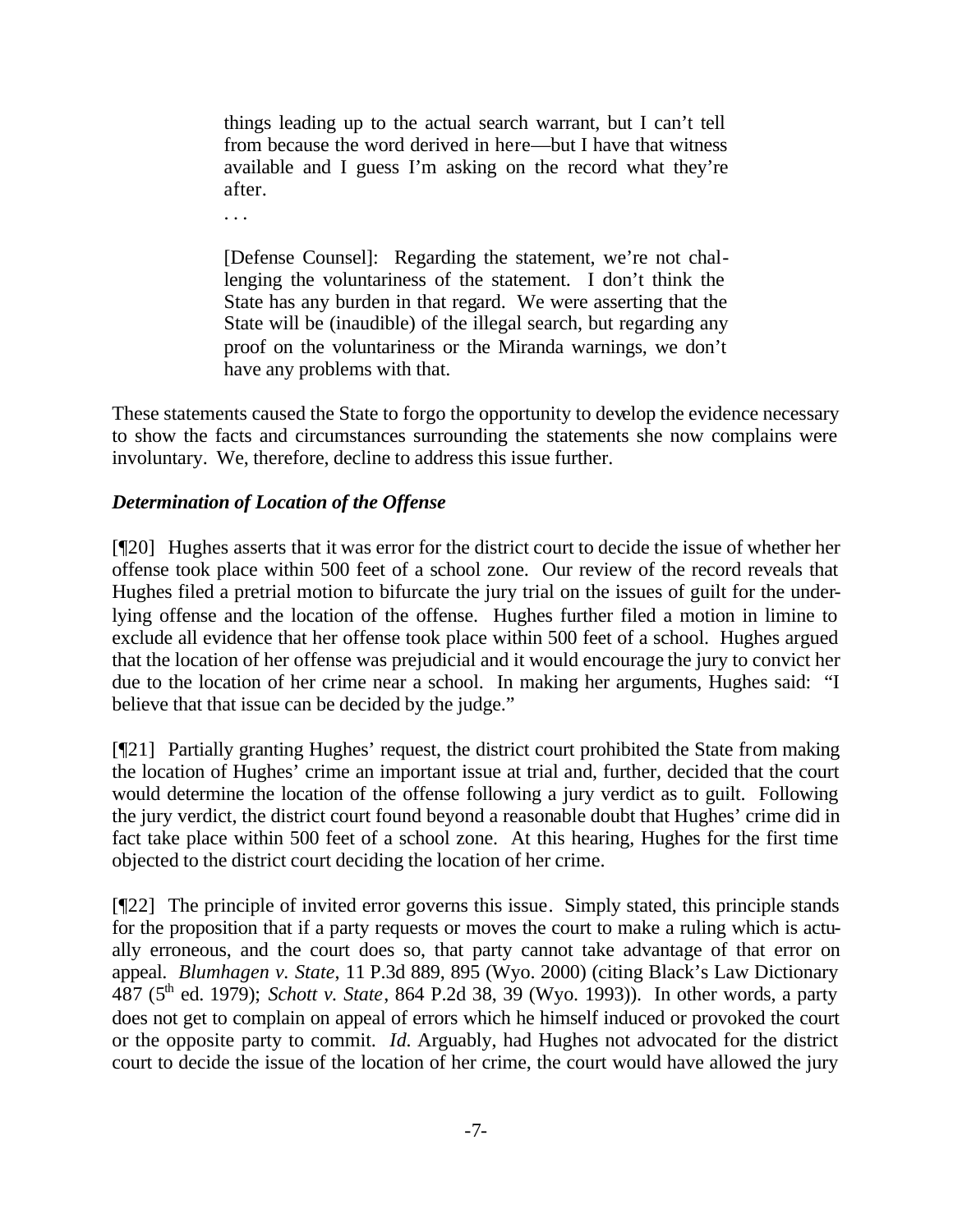to decide the issue. We will not allow Hughes to now benefit from any potential error created by the district court's decision, which came at her insistence.

### *Sufficiency of the Evidence*

[¶23] Although not stated as such, we consider Hughes' last claim to be a sufficiency of the evidence claim. In reviewing this claim, we utilize our usual standard:

> When reviewing a sufficiency of the evidence claim in a criminal case, we must determine whether a rational trier of fact could find the essential elements of the crime were proven beyond a reasonable doubt. *Jennings v. State*, 806 P.2d 1299, 1302 (Wyo. 1991) (quoting *Munson v. State*, 770 P.2d 1093, 1095 (Wyo. 1989)). We do not consider conflicting evidence presented by the unsuccessful party, and afford every favorable inference which may be reasonably and fairly drawn from the successful party's evidence. *Bloomquist v. State*, 914 P.2d 812, 824 (Wyo. 1996). We have consistently held that it is the jury's responsibility to resolve conflicts in the evidence. *Id*. (citing *Wetherelt v. State*, 864 P.2d 449, 452 (Wyo. 1993)). "We will not substitute our judgment for that of the jury, . . . our only duty is to determine whether a quorum of reasonable and rational individuals would, or even could, have come to the same result as the jury actually did." *Id*. (citing *Hodges v. State*, 904 P.2d 334, 339 (Wyo. 1995)).

*Williams v. State*, 986 P.2d 855, 857 (Wyo. 1999).

[¶24] Hughes argues that the State provided no evidence of her actual delivery of marihuana. She states: "While these assertions, if admissible, might make out a case of possession, they do not make a case of 'delivery.' Law enforcement did not observe the completed act of delivery." However, Hughes was tried and convicted of *possession with the intent to deliver marihuana*. Hughes was not charged or convicted of *delivery*. Thus, the State had no duty to prove delivery, they only had to prove the elements applicable to possession with the intent to deliver.

[¶25] In this instance, the State is required to prove that 1) Hughes possessed, 2) with the intent to deliver, 3) marihuana, a controlled substance. *Urrutia v. State*, 924 P.2d 965, 967 (Wyo. 1996). Hughes conceded at trial that she knowingly possessed marihuana, so the only element at issue is intent to deliver. "The intent-to-deliver element may be proven by a showing that a completed delivery occurred or that the defendant held the specific intent to deliver the controlled substance." *Urrutia*, 968 (citing *Dorador v. State*, 573 P.2d 839, 843 (Wyo. 1978); *Stuebgen v. State*, 548 P.2d 870, 879 (Wyo. 1976)).